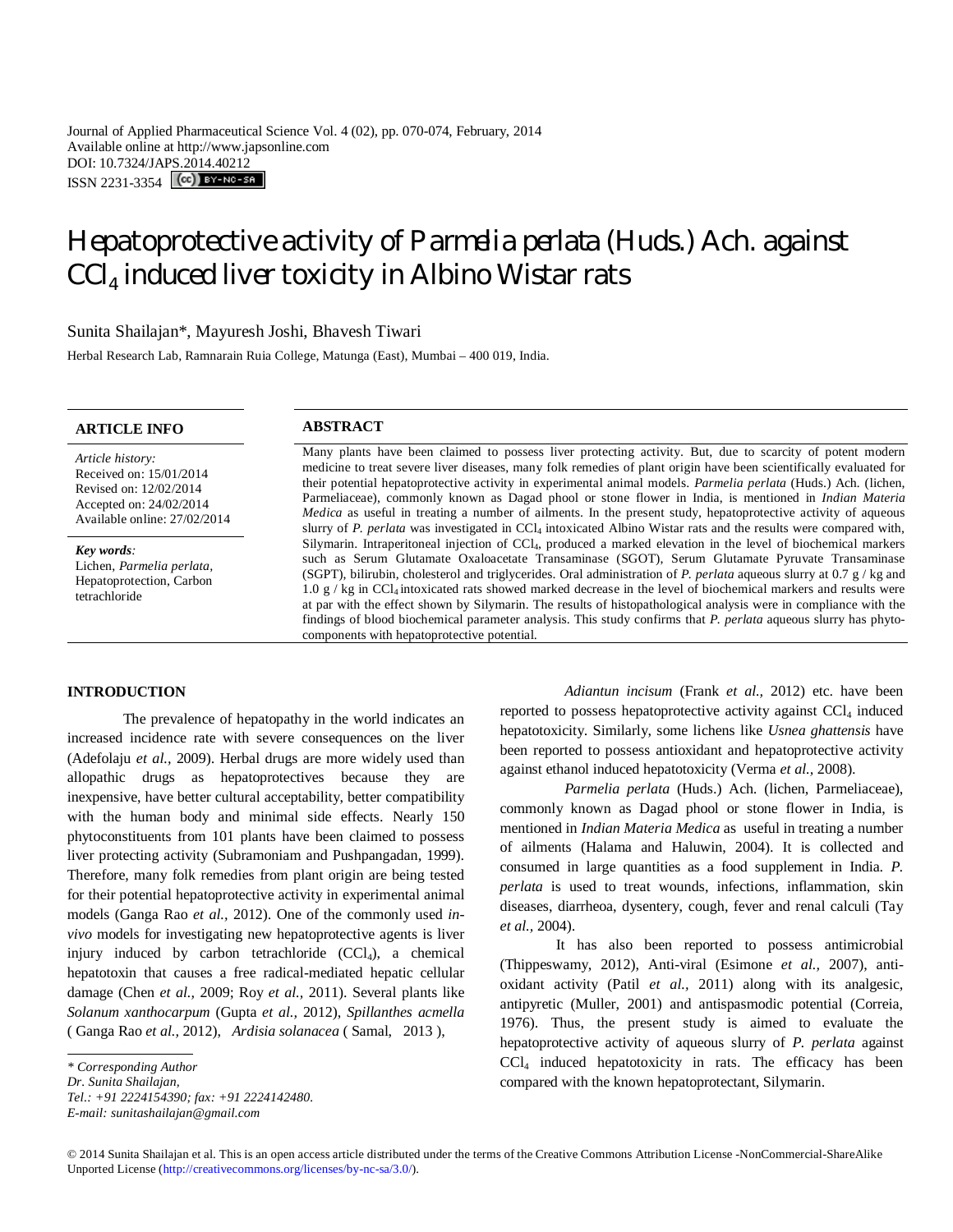### **MATERIALS AND METHODS**

# **Plant material**

*P. perlata* was collected from local market (Thane, Maharashtra) and the herbarium of the sample was authenticated (AUTH/HRL/12-04). Sample was carefully segregated, cleaned and oven dried at 37° C to constant weight, powdered, sieved (BSS 85) and stored in airtight containers.

#### **Drugs and chemicals**

CCl<sup>4</sup> (GR grade, Batch no.: IG8G580178, Merck Specialties Pvt. Ltd) and Silybon tablets (Silymarin as silybin 70 mg, Batch no. SIAD0025, Micro Labs Limited) were procured from market. All other chemicals used were of analytical grade.

### **Quality control**

The quality of the sample was evaluated for foreign matter, total ash, acid insoluble ash, alcohol soluble extractive and water-soluble extractive. The results were compared with those mentioned in API.

#### **Animals**

Adult albino Wistar rats (female 200-250 g) and Swiss Albino mice (18-22 g) procured from Haffkin Biopharmaceuticals, Parel, Mumbai were used in this study. The animals were maintained under standard laboratory conditions at an ambient temperature of  $25 \pm 2$ ° C with 12-h light and dark cycle in an animal house with standard facilities under CPCSE approvals. They were fed with rat feed (AMRUT feed) and water *ad libitum.*

#### **Preparation of aqueous slurry**

Aqueous slurry of *P. perlata* was prepared by mixing appropriately weighed powdered material in distilled water. The animals were dosed individually as per their body weights.

# **Safety evaluation**

Safety study of *P. perlata* aqueous slurry was conducted in mice as per OECD guidelines (No. 420, fixed dose procedure). The mice were fasted overnight for 10-14 hours and administered with aqueous slurry of *P. perlata* (2.0 g/kg) orally. The animals were observed individually during the first 30 min for all reflexes, periodically during the first 48 hours with special attention given during the first 4 hours (short-term toxicity) and daily thereafter for a total of 14 days (long-term toxicity) for alteration from general behavior and clinical symptoms like alteration of skin and fur texture, ptosis, excessive salivation, breathing problems, diarrhea etc. Daily body weight, food and water intake record was also maintained. The results were compared with control group (orally administered with DW).

# **Assessment of hepatoprotective activity against CCl<sup>4</sup> induced liver intoxication**

Carbon tetrachloride intoxication in rats is an experimental model widely used to study necrosis and pathophysiological status of liver (Rao *et al.,* 2012).In this study, albino Wistar rats were randomly divided into 6 groups with six animals in each. The group details are as follows:

- **Group I**: Normal control
- **Group II**:  $\text{CCl}_4$  control  $(1.2 \text{ ml/kg})$
- **Group III**:  $\text{CCl}_4$  control as natural recovery group
- **Group IV:** CCl<sub>4</sub> control treated with daily dose of Silymarin (0.070 g/kg b.w.)
- Group V: CCl<sub>4</sub> control treated with daily dose of *P*. *perlata* aqueous slurry (0.7 g/kg b.w. )
- Group VI: CCl<sub>4</sub> control treated with daily dose of *P*. *perlata* aqueous slurry (1.0 g/kg b.w. )

The animals were fasted overnight before the initiation of the study. Animals from Group I received an intraperitoneal injection of 0.5 ml liquid paraffin/animal on the first day of the study and were treated as normal control. Those from Groups II, III, IV, V and VI received an intraperitoneal injection of  $1.2 \text{ m}$ /kg CCl<sub>4</sub> (Koh *et al.,* 2011; Nayak *et al.,* 2008)in 0.5 ml liquid paraffin/animal on the first day of the study. The animals from Groups I, II and III received an oral dose of 2 ml of distilled water (D/W) once daily. A dose of 0.07 g / kg Silymarin (Silymarin clinical update, 1995) (in the form of Silybon tablets) suspended in 2 ml of D/W was administered orally to each animal of Group IV once daily and one hour post induction on the first day. The animals from Group V and VI received an oral dose of *P. perlata* aqueous slurry  $(0.7 \text{ g} / \text{ kg and } 1.0 \text{ g} / \text{ kg respectively})$  / animal daily and one hour post induction on the first day. The animals from Groups I, II, IV, V and VI were sacrificed on the fourth day (72 hr after dosing) and those from Group III were sacrificed on seventh day of the study for comparative evaluation of the natural recovery in the study. Daily record of body weight and food and water intake was also maintained.

Prior to the sacrifice, 2 ml blood was collected from retro orbital plexus in non-heparinized vials. Blood was centrifuged at 5000 rpm for 8 mins and serum was separated. Biochemical parameters like Serum Glutamate Oxaloacetate Transaminase (SGOT), Serum Glutamate Pyruvate Transaminase (SGPT), Total Bilirubin, Cholesterol and Triglycerides were analyzed from the serum samples obtained. During autopsy, liver was excised, rinsed in saline, blotted and weighed. A small piece of liver tissue from the largest lobe was cut and fixed into bouin's fixative. Fixed tissues were processed for routine haematoxylin and eosin staining and evaluated. The extent of liver recovery was compared with known hepatoprotectant, Silymarin. Percent protection in individual biochemical parameters from their elevated values caused by the hepatoprotection was calculated as  $100 \times$  (values of  $CCl_4$  Control - values of sample)  $\ell$  (values of  $CCl_4$  control - values of vehicle) (Ganga Rao *et al.,* 2012).

# **Statistical analysis**

All values were expressed as mean  $\pm$  S.E and statistically analyzed for significance using Dunnett's test, comparing group I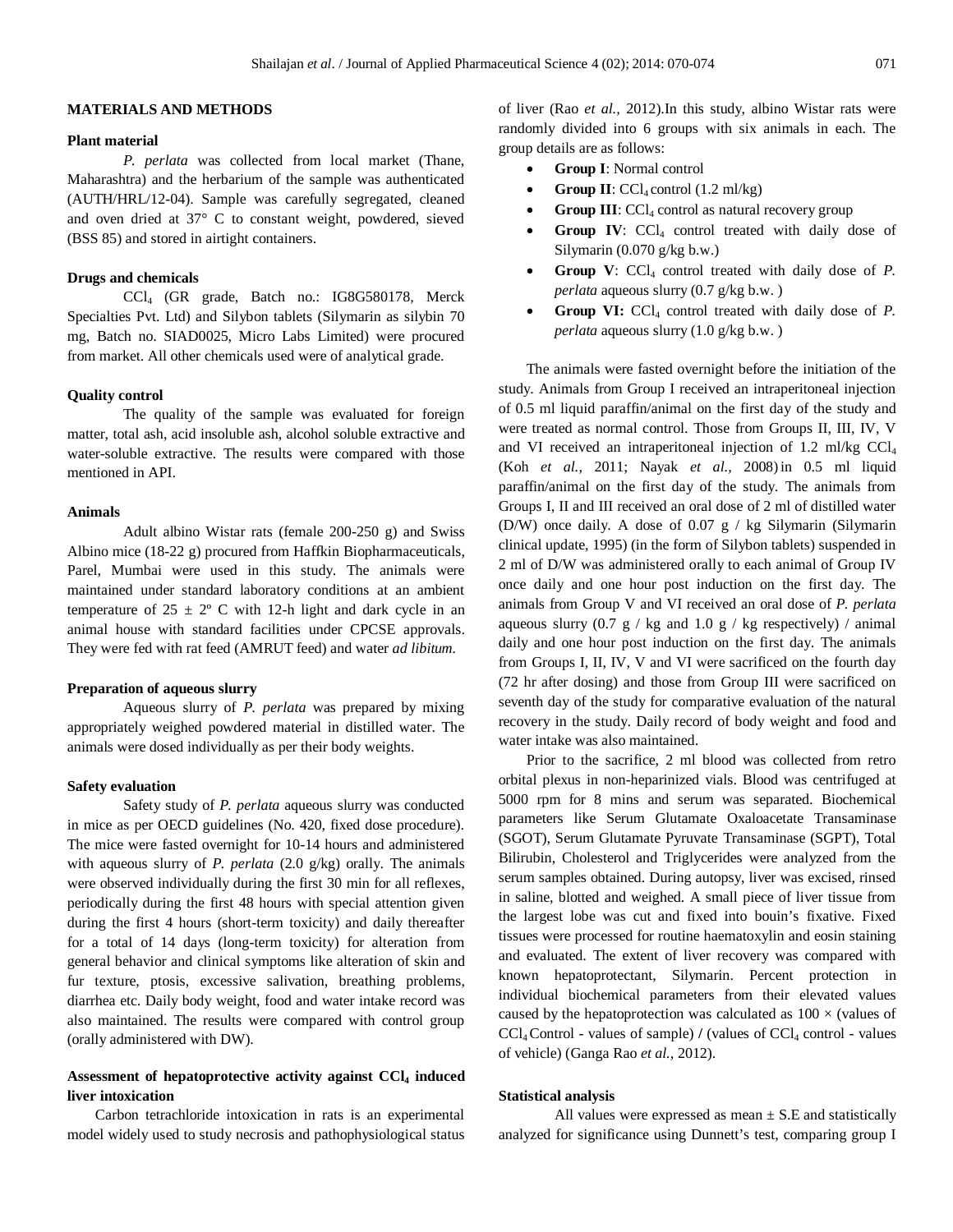with the other groups using graph pad prism 5 software. P≤0.05 was considered as statistically significant.

# **RESULTS AND DISCUSSION**

Medicinal plants and their derivatives have been used since ancient time in various forms for the treatment of liver disorders. The medicinal use of lichens can be traced back to the 18th dynasty (1700-1800 BC) when *Evernia furfuracea* was first used as a drug (Launert, 1981). Herbal medicinal texts included account of several species of lichen including *Cladonia, Evernia, Lobaria, Parmelia, Peltigera, Pertusaria, Physica, Rocella, Usnea*  and *Xanthoria* (Perez - Llano, 1944). Many such lichens have been scientifically evaluated for various therapeutic activities such as antimicrobial, anti-tumor, antioxidant, immunomodulatory, tyrosinase-inhibitory etc (Malhotra *et al.,* 2008). Hepatoprotective activity of the lichen *Usnea ghattensis* has been established *in vitro* (Verma *et al.,* 2008). Though *P. perlata* has been reported to possess therapeutic activities such as antioxidant, antimicrobial etc, there exist no scientific evidence on its *in vivo* hepatoprotective activity*.* Thus, in the present work, aqueous slurry of the lichen *P. perlata* was evaluated as an alternative cure on CCl<sup>4</sup> induced hepatotoxicity in rats. The quality of *P.perlata* was found to be as per the prescribed limits in API for parameters like foreign matter, total ash, acid insoluble ash, alcohol soluble extractive and water soluble extractive. The safety of the drug was established by acute oral toxicity study carried out on rats at 2.0 g / kg body weight. The lichen was found to be safe as it showed no abnormal fluctuation in body weights and food and water intake of the animals. Clinical symptoms of toxicity were also found to be absent during the period of the study and no mortality was recorded. The safety study of the lichen revealed that the in form of aqueous slurry, it can be considered safe with a wide margin for oral use.  $CCl<sub>4</sub>$  induced hepatotoxicity has been chosen as the experimental model since the changes associated with the  $\text{CCl}_4$ induced liver damage are similar to those of viral hepatitis (Contran *et al.,* 1994).

Carbon tetrachloride is commonly used for inducing liver damage because it causes peroxidative degeneration in adipose tissue and is metabolized to trichloromethyl radical and trichloromethyl peroxy radicals which are involved in pathogenesis of liver (Frank et al., 2012; Recknagel, 1983). CCl<sub>4</sub> metabolites react with polyunsaturated fatty acids and form covalent adducts with lipids and proteins. These events lead to lipid peroxidation and destruction of cell membranes with the consequent liver injury (Clawson, 1989; Recknagel *et al.,* 1989). Hepatic damage induced by  $CCl_4$  results in an increase in the level of biochemical parameters like SGOT, SGPT, TG, CHO and TB (Rubea *et al.,* 2011; Frank *et al.,* 2012; Shailajan *et al.,* 2005;  $2007$ ). CCl<sub>4</sub> induction also causes classical fatty liver as indicated by significant increase in cholesterol. Group II showed marked increase in all biochemical parameters analyzed and showed severe loss of hepatic architecture with intense peripheral and central vein necrosis, fatty changes and crowing of the central vein histopathologically [Fig 1(b)]. The established standard drug silymarin was used as modern control. Group IV animals were treated with Silymarin, at a dose of 0.07 g/kg. Silymarin treated rats showed marked recovery in biochemical parameters (SGOT, SGPT, TB, CHO and TG) and offered percentage protection of 64.74%, 58.42 %, 87.92%, 90.04% and 83.58% respectively. Histopathological findings supported the biochemical data as the treated animals showed near normal hepatic architecture with mild degree of necrosis that signifies recovery and protective effect of the drug  $[Fig 1(d)]$ .

Animals from the groups V and VI were treated with aqueous slurry of *P. perlata* orally at doses of 0.7 g/kg and 1.0 g/kg respectively. The percentage protection offered by the slurry in terms of the reduction in the level of SGOT, SGPT, TB, CHO and TG levels was found to be 37.27%, 44.56%, 75.83%, 77.00% and 66.04% 0.7 g/kg and 53.38%, 64.79%, 106.61%, 99.45% and 72.10% at 1.0 g/kg. The histopathological results also showed marked recovery in the hepatic architecture and reduction in liver damage and cellular necrosis. *P. perlata* slurry at higher dose showed better results in terms of percent protection and histological findings when compared with the lower dose [Fig 1 (e and f)].

Reduction in food and water consumption coupled with the decrease in body weight after  $CCl<sub>4</sub>$  treatment indicates toxic response, whereas any significant increase observed in these parameters after plant treatment indicates its protective action. Elevated levels were observed in the  $CCl<sub>4</sub>$  induction group as per the results obtained from biochemical parameters (Table 1), which indicate  $\text{Cl}_4$  induced damage to the liver. The significant reductions in the levels of SGPT, SGOT, BIL, CHO and TG in case of Silymarin control and in the groups treated with the aqueous slurry of *P. perlata* suggest possible stabilization of the plasma membrane and the repair and recovery of hepatic tissue damage caused by CCl<sub>4</sub> intoxication (Thabrew *et al.*, 1987). This may also imply that the serum levels of transaminases return to normal with the healing of hepatic parenchyma and the regeneration of hepatocytes (Anusha *et al.,* 2011) All the groups except group III (Natural recovery) were sacrificed on day 4. Group III was sacrificed on  $7<sup>th</sup>$  day of the study. Percent reduction in biochemical parameters (SGOT, SGPT, BIL, CHO and TG) was found to be 20.59%, 15.40%, 43.96%, 52.82% and 6.28% respectively.

Liver sections of the animals in this group showed similar results as to induction group [Fig 1(c)]. From the observations of recovery group, it can be interpreted that as animals did not show significant reduction in biochemical parameters even after the extended recovery period of 7 days, the recovery rate is enhanced significantly by the administration of silymarin and *P. perlata.* Thus, the present study compares the activity of aqueous slurry of *P. perlata* at 0.7 g/kg and 1.0 g/kg with the established drug silymarin in  $CCl<sub>4</sub>$  intoxicated rats. The results confer that *P. perlata* shows hepatoprotective activity in a dose dependant manner and the protection shown by the aqueous slurry is at par with that of Silymarin.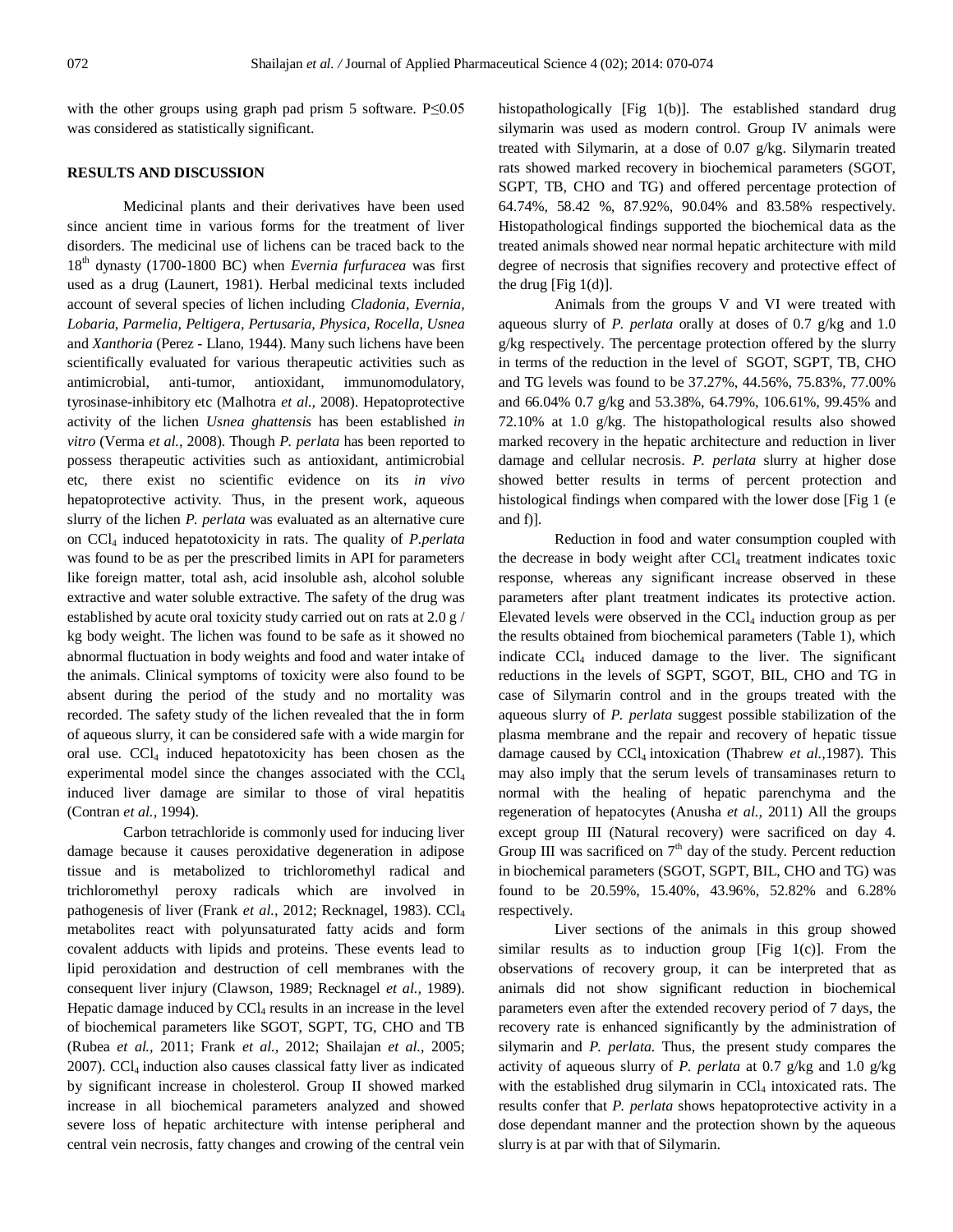| Groups                                                          | <b>Parameters</b> | <b>SGOT</b>         | <b>SGPT</b>                                                                                                                                                                                                                                                                                                         | <b>Bilirubin</b><br>(X10) | <b>Cholesterol</b>   | Triglycerides        |
|-----------------------------------------------------------------|-------------------|---------------------|---------------------------------------------------------------------------------------------------------------------------------------------------------------------------------------------------------------------------------------------------------------------------------------------------------------------|---------------------------|----------------------|----------------------|
| Normal Control $(4th day)$                                      |                   | $33.13 \pm 1.39$    | $29.07 + 1.89$                                                                                                                                                                                                                                                                                                      | $53.00 \pm 2.31$          | $49.48 + 1.71$       | $73.96 + 2.65$       |
|                                                                 |                   |                     |                                                                                                                                                                                                                                                                                                                     |                           |                      |                      |
| $CCl4$ control (4 <sup>th</sup> day)                            |                   | $83.80 \pm 1.67***$ | $76.94 \pm 2.37***$                                                                                                                                                                                                                                                                                                 | $83.33 \pm 3.18***$       | $125.55 \pm 2.80***$ | $126.23 \pm 5.12***$ |
| CCl <sub>4</sub> recovery $(7th$ day)                           |                   | $73.37 + 1.76***$   | $69.57 + 2.22***$                                                                                                                                                                                                                                                                                                   | $70.00 + 2.08***$         | $85.37 + 3.34***$    | $122.95 \pm 3.46***$ |
| Percent protection                                              |                   | 20.59%              | 15.40%                                                                                                                                                                                                                                                                                                              | 43.96%                    | 52.82%               | 6.28%                |
| Silymarin $(4th$ day)                                           |                   | $51.00 \pm 2.31***$ | $48.98 \pm 2.65***$                                                                                                                                                                                                                                                                                                 | $56.67 + 1.46$            | $57.06 \pm 1.95$     | $82.54 + 3.81$       |
| % protection                                                    |                   | 64.74%              | 58.42%                                                                                                                                                                                                                                                                                                              | 87.92%                    | 90.04%               | 83.58%               |
| <i>P. perlata</i> (0.7 g/Kg BW) ( $4th$ day)                    |                   | $64.92 \pm 1.43***$ | $55.61 \pm 1.48***$                                                                                                                                                                                                                                                                                                 | $60.33 \pm 1.84$          | $66.98 \pm 3.24*$    | $91.71 \pm 2.91**$   |
| Percent protection                                              |                   | 37.27%              | 44.56%                                                                                                                                                                                                                                                                                                              | 75.83%                    | 77.00%               | 66.04%               |
| <i>P. perlata</i> $(1.0 \text{ g/Kg BW})$ $(4^{\text{th}}$ day) |                   | $55.74 \pm 2.38***$ | $45.92 \pm 1.82***$                                                                                                                                                                                                                                                                                                 | $51.00 \pm 2.08$          | $49.90 \pm 2.01*$    | $88.54 \pm 2.47$     |
| Percent protection                                              |                   | 55.38%              | 64.79%                                                                                                                                                                                                                                                                                                              | 106.61%                   | 99.45%               | 72.10%               |
|                                                                 |                   |                     | $\frac{1}{2}$ $\frac{1}{2}$ $\frac{1}{2}$ $\frac{1}{2}$ $\frac{1}{2}$ $\frac{1}{2}$ $\frac{1}{2}$ $\frac{1}{2}$ $\frac{1}{2}$ $\frac{1}{2}$ $\frac{1}{2}$ $\frac{1}{2}$ $\frac{1}{2}$ $\frac{1}{2}$ $\frac{1}{2}$ $\frac{1}{2}$ $\frac{1}{2}$ $\frac{1}{2}$ $\frac{1}{2}$ $\frac{1}{2}$ $\frac{1}{2}$ $\frac{1}{2}$ |                           |                      |                      |

|  | <b>Table. 1:</b> Biochemical estimation from serum: All values are Mean $\pm$ SEM. |  |  |  |  |
|--|------------------------------------------------------------------------------------|--|--|--|--|
|--|------------------------------------------------------------------------------------|--|--|--|--|

\*, \*\*\* represented  $P = 0.05\%$ , 0.005% and 0.001% level of significance respectively.



**Fig. 1:** Histopathology of liver sections (stained with haematoxylin & eosin) from animals of different groups (Magnification X 100). **(a):** Normal Control – Liver section of control animal demonstrating normal structure, **(b):** Induction Control – Liver in CCl<sup>4</sup> intoxicated animal, **(c):** Natural Recovery – Liver in CCl<sup>4</sup> intoxicated animal after a natural recovery period of 7 days, (d): Modern Control – Liver in CCl<sub>4</sub> intoxicated animals treated daily with 0.07 g/ kg silymarin, (e): *P. perlata* 0.7 g/ kg – Liver in CCl<sup>4</sup> intoxicated animals treated daily with 0.7 g/ kg *P. perlata*, **(f):** *P. perlata* 1.0 g/ kg – Liver in CCl<sup>4</sup> intoxicated animals treated daily with 1.0 g/ kg *P. perlata*.

**CV** – Central vein, Arrows  $(\rightarrow)$ – dilated sinusoids, Arrow heads  $( \blacktriangleright )$  - vacuolated hepatocytes, Bent arrows  $(\Box \rightarrow)$ – hepatocytes.